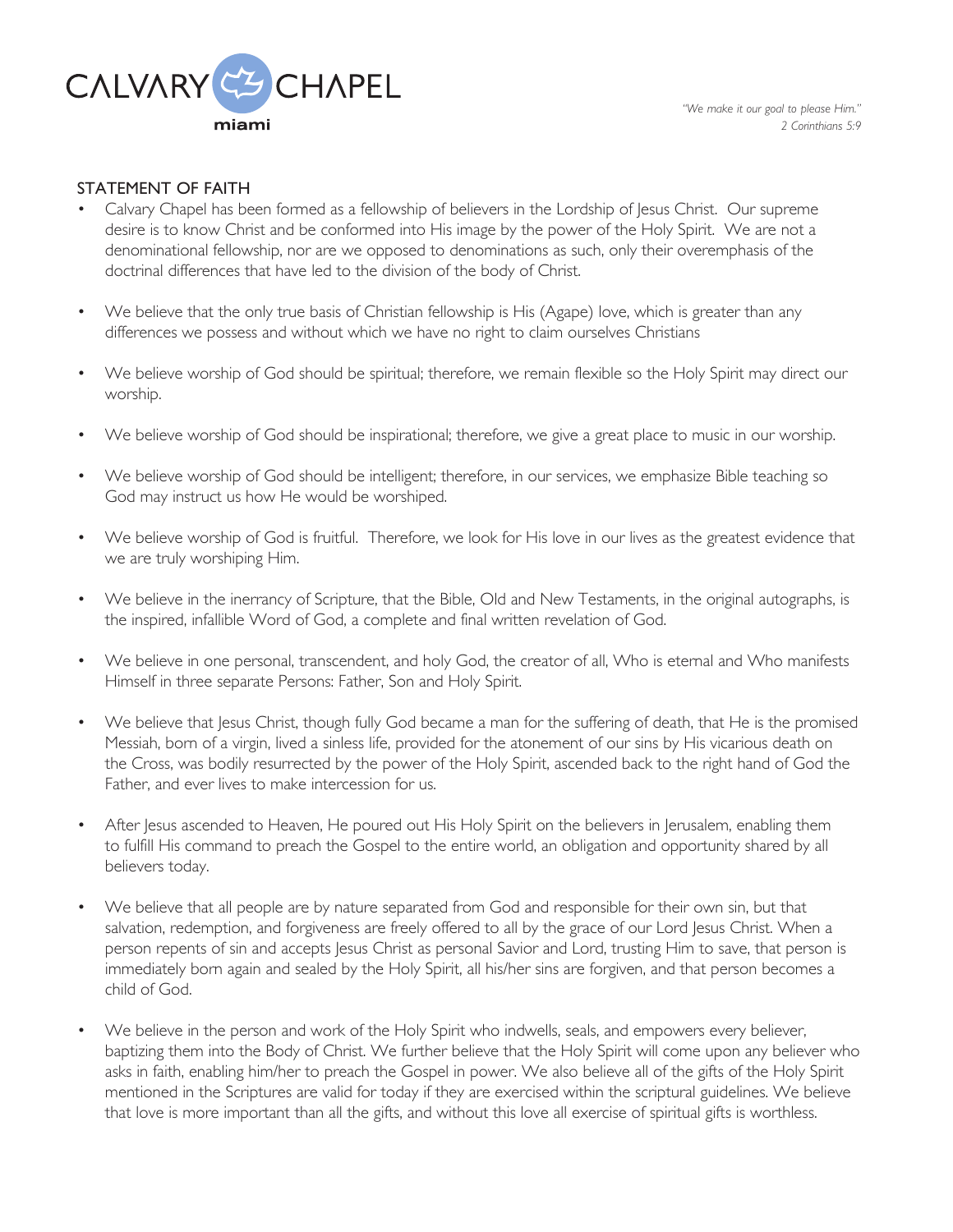

*"We make it our goal to please Him." 2 Corinthians 5:9*

## STATEMENT OF FAITH

- We believe Jesus Christ is the head of the Body, His church, and that church government should he simplistic rather than a complex bureaucracy. We desire to be led by the Holy Spirit in all the functions and directions of the ministry of the church.
- We await the pre-tribulation rapture of the church, and we believe that the Second Coming of Christ with His saints to rule the earth will be personal, pre-millenial, and visible. This motivates us to holy living, heartfelt worship, committed service, diligent study of God's Word, regular fellowship, participation in adult baptism by immersion and Holy Communion.
- We seek to teach the Word of God in such a way that its message can be applied to the individual's life, leading each person to a greater maturity in Christ.
- We reject: 1) the belief that true Christians can be demon possessed, 2) "5-point Calvinism" (i.e. a fatalistic Calvinistic view that leaves no room for free will: specifically, we reject the belief that Christ's atonement was limited; instead, we believe that He died for all people, and we reject the assertion that God's wooing grace cannot be resisted or that He has elected some people to go to hell; instead, we believe that anyone who wills to come to Christ may do so), 3) "positive confession" (the faith movement belief that God can be commanded to heal or work miracles according to man's will), 4) human prophecy that supercedes the Scriptures, 5) the incorporation of humanistic and secular psychology and philosophy into Biblical teaching and 6) the overemphasis of the spiritual gifts, experiential signs and wonders to the exclusion of Biblical teaching.
- In our services, we focus on a personal relationship with God through worship, prayer and the teaching of the Word of God. We teach both expositorally and topically. We do not allow speaking in tongues loudly during services, nor prophecy while a Bible study is in progress because we do not believe that the Holy Spirit would interrupt Himself. We have specific "after-glow services" and believers' meetings for the exercise of these gifts in a Biblical context.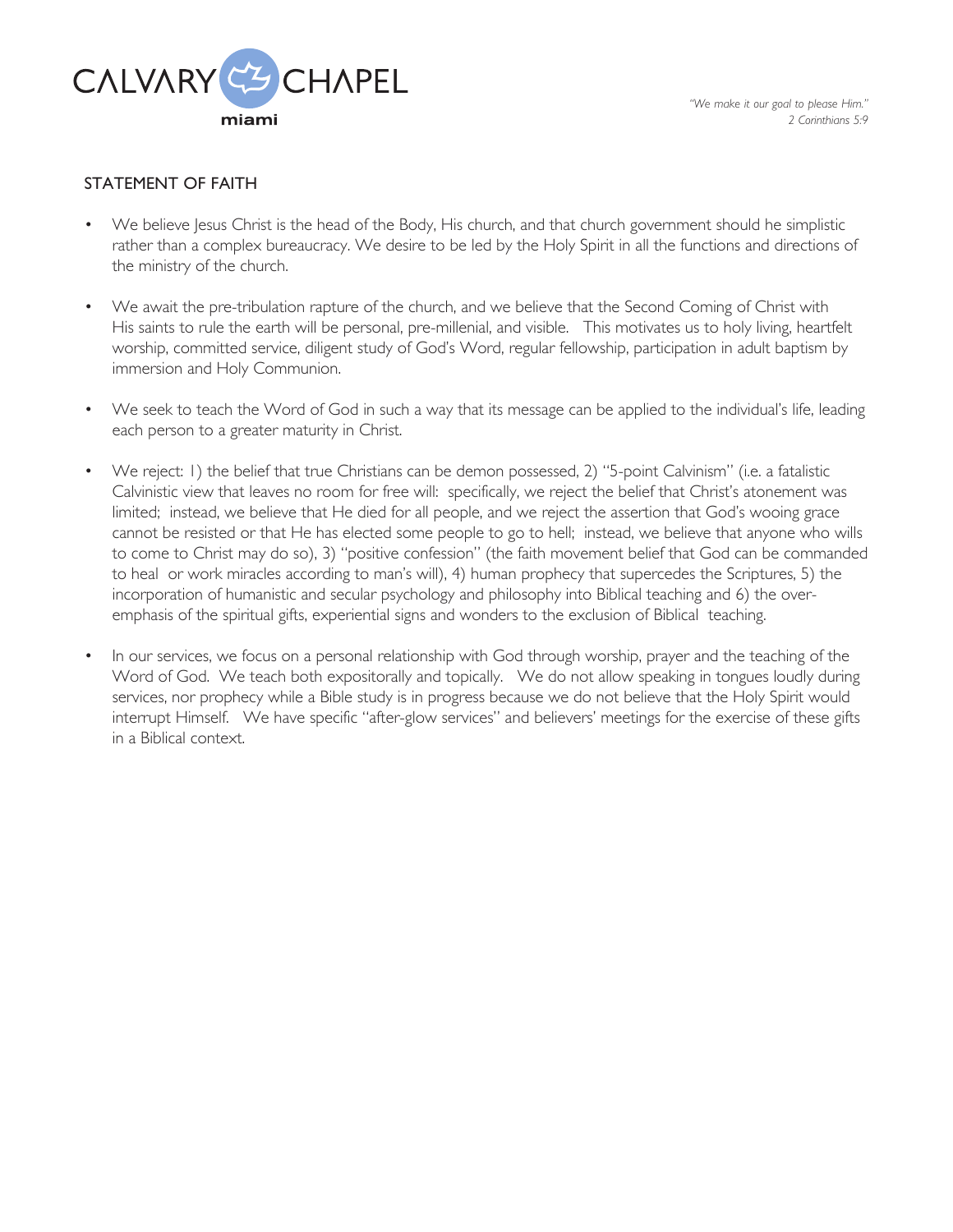

*Pastor Razz Vazquez*

*"We make it our goal to please Him." 2 Corinthians 5:9*

6700 SW 38th Street Miami, Florida 33155 Phone: 305-667-8577 Fax: 305-667-2472 www.calvarymiami.com

*Mailing Address* 6737 SW 39th Street Miami, Florida 33155 ccmiami@calvarymiami.com

## **MINISTRY APPLICATION**

*Please read Calvary Chapel's Statement of Faith carefully. Do you agree with it without reservation?* If no, please discuss with ministry overseer.

| <b>PLEASE PRINT CLEARLY</b>                                                                                                        |             |                                                                                                                                                                                                                                                                                                                                                                                                                                                                                          |  |
|------------------------------------------------------------------------------------------------------------------------------------|-------------|------------------------------------------------------------------------------------------------------------------------------------------------------------------------------------------------------------------------------------------------------------------------------------------------------------------------------------------------------------------------------------------------------------------------------------------------------------------------------------------|--|
|                                                                                                                                    |             |                                                                                                                                                                                                                                                                                                                                                                                                                                                                                          |  |
|                                                                                                                                    |             |                                                                                                                                                                                                                                                                                                                                                                                                                                                                                          |  |
|                                                                                                                                    |             |                                                                                                                                                                                                                                                                                                                                                                                                                                                                                          |  |
|                                                                                                                                    |             |                                                                                                                                                                                                                                                                                                                                                                                                                                                                                          |  |
|                                                                                                                                    |             | May you receive personal calls                                                                                                                                                                                                                                                                                                                                                                                                                                                           |  |
|                                                                                                                                    |             | $\qquad \qquad \text{at work?} \qquad \qquad \text{or} \qquad \qquad \text{or} \qquad \text{or} \qquad \text{or} \qquad \text{or} \qquad \text{or} \qquad \text{or} \qquad \text{or} \qquad \text{or} \qquad \text{or} \qquad \text{or} \qquad \text{or} \qquad \text{or} \qquad \text{or} \qquad \text{or} \qquad \text{or} \qquad \text{or} \qquad \text{or} \qquad \text{or} \qquad \text{or} \qquad \text{or} \qquad \text{or} \qquad \text{or} \qquad \text{or} \qquad \text{or} \$ |  |
| Employer:<br><u> 1990 - Johann Harry Harry Harry Harry Harry Harry Harry Harry Harry Harry Harry Harry Harry Harry Harry Harry</u> |             | Years there: <u>________________________</u>                                                                                                                                                                                                                                                                                                                                                                                                                                             |  |
|                                                                                                                                    |             |                                                                                                                                                                                                                                                                                                                                                                                                                                                                                          |  |
|                                                                                                                                    |             |                                                                                                                                                                                                                                                                                                                                                                                                                                                                                          |  |
|                                                                                                                                    |             |                                                                                                                                                                                                                                                                                                                                                                                                                                                                                          |  |
|                                                                                                                                    |             |                                                                                                                                                                                                                                                                                                                                                                                                                                                                                          |  |
|                                                                                                                                    |             |                                                                                                                                                                                                                                                                                                                                                                                                                                                                                          |  |
|                                                                                                                                    |             |                                                                                                                                                                                                                                                                                                                                                                                                                                                                                          |  |
|                                                                                                                                    |             |                                                                                                                                                                                                                                                                                                                                                                                                                                                                                          |  |
|                                                                                                                                    |             |                                                                                                                                                                                                                                                                                                                                                                                                                                                                                          |  |
|                                                                                                                                    |             |                                                                                                                                                                                                                                                                                                                                                                                                                                                                                          |  |
|                                                                                                                                    |             |                                                                                                                                                                                                                                                                                                                                                                                                                                                                                          |  |
|                                                                                                                                    |             |                                                                                                                                                                                                                                                                                                                                                                                                                                                                                          |  |
| Where would you like to serve?                                                                                                     |             |                                                                                                                                                                                                                                                                                                                                                                                                                                                                                          |  |
| Ministry                                                                                                                           | Experience* |                                                                                                                                                                                                                                                                                                                                                                                                                                                                                          |  |
|                                                                                                                                    |             | *Note: Please indicate your experience level for each ministry using the following letters:                                                                                                                                                                                                                                                                                                                                                                                              |  |
|                                                                                                                                    |             | A) I have no experience in serving in this ministry, but I am eager to learn.<br>B) I have very little experience in this ministry, but I am learning.                                                                                                                                                                                                                                                                                                                                   |  |

If yes, where?\_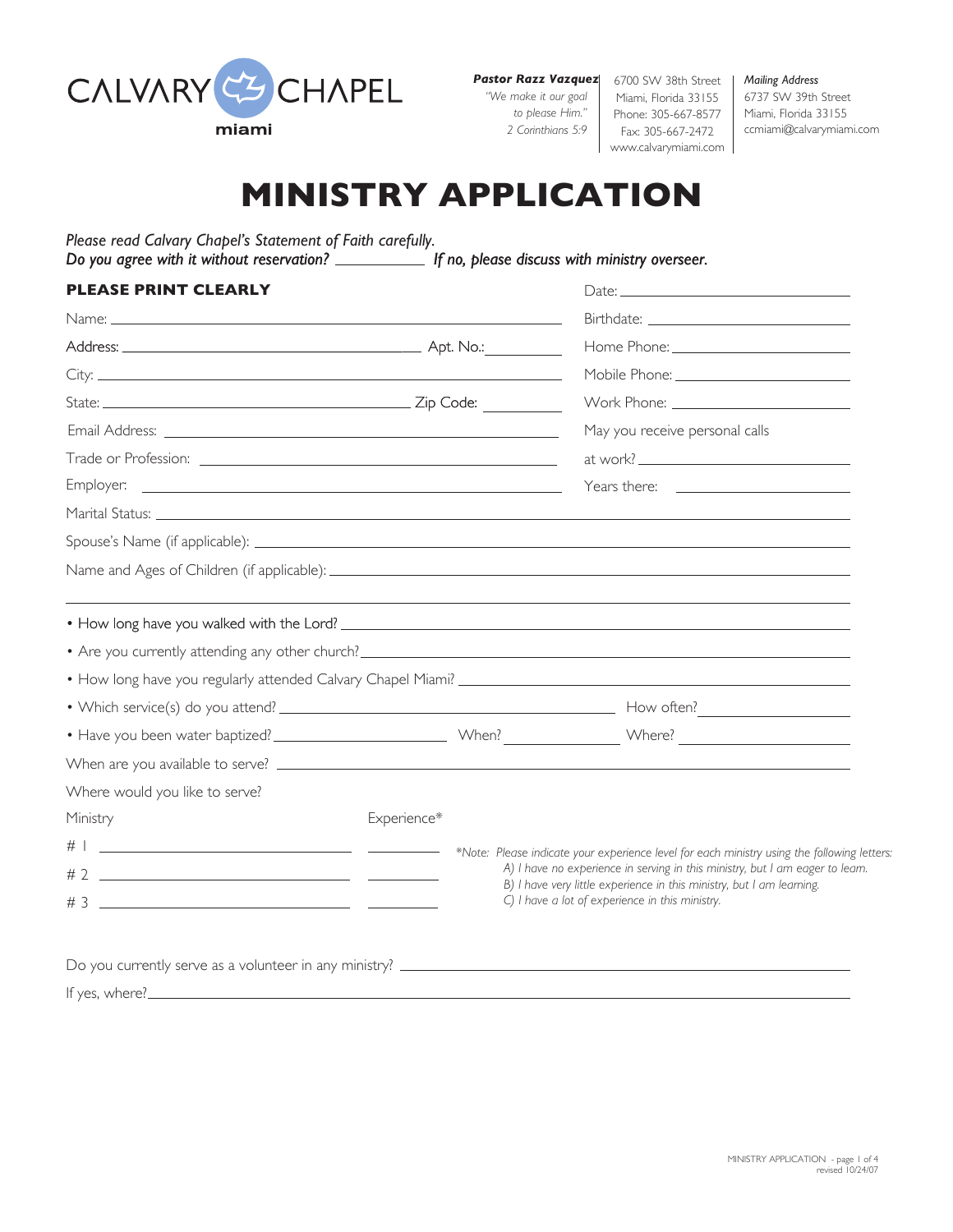

*"We make it our goal to please Him." 2 Corinthians 5:9*

## ATTACH A CLEAR PHOTO OF YOURSELF HERE *Applications without photo cannot be processed.*

I understand that Calvary Chapel Miami seeks to follow the Holy Spirit, not a form or a formula. Completion of a questionnaire or meeting the basic requirements of service in an area is not a guarantee of any particular ministry role or responsibility.

Signature: Date: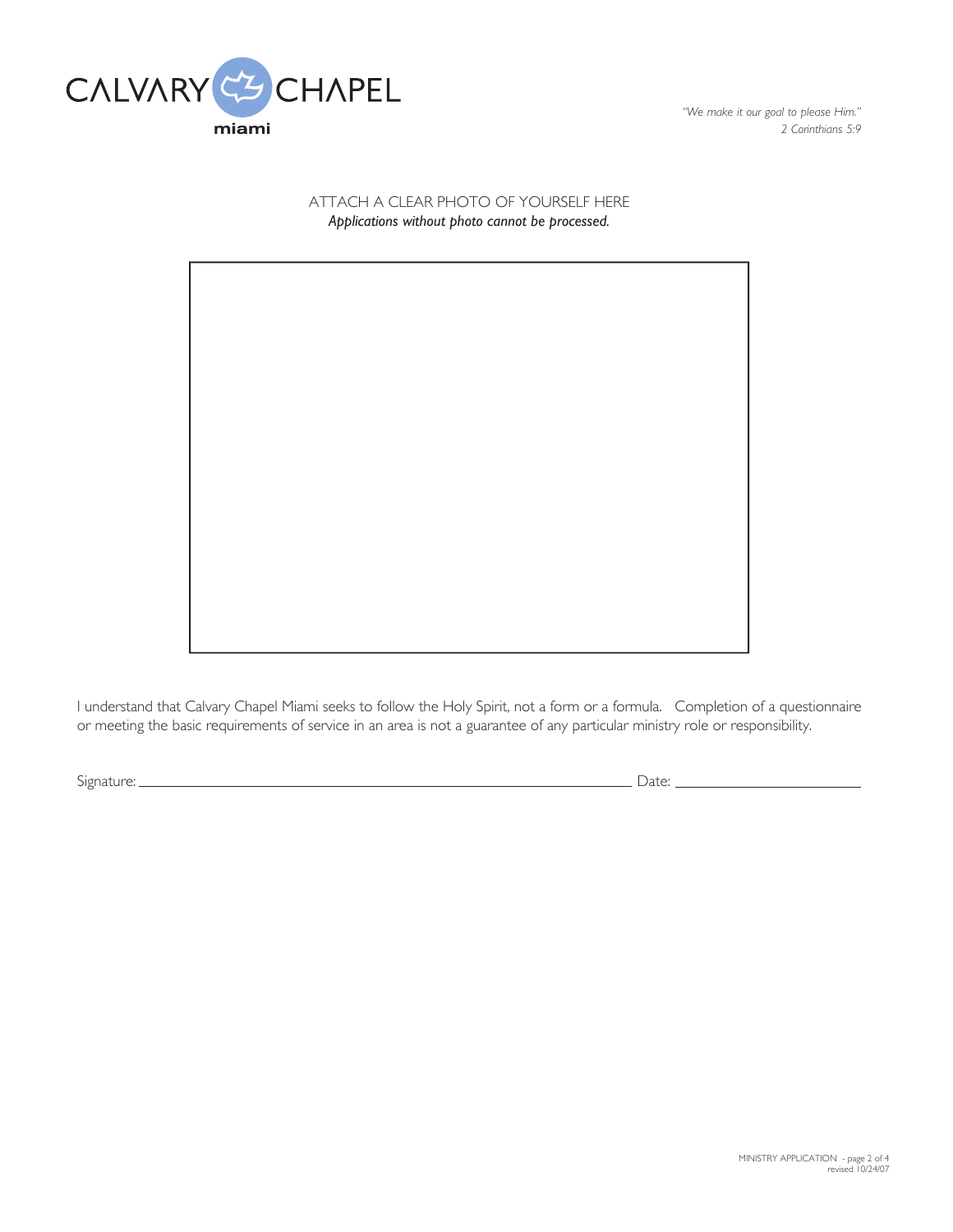

*"We make it our goal to please Him." 2 Corinthians 5:9*

6700 SW 38th Street *Pastor Razz Vazquez* Miami, Florida 33155 Phone: 305-667-8577 Fax: 305-667-2472 www.calvarymiami.com

*Mailing Address* 6737 SW 39th Street Miami, Florida 33155 ccmiami@calvarymiami.com

*The following is a list of requirements to serve in most ministries.*

 $\Box$  Yes  $\Box$  No I have attended the "Foundations of the Faith" class

■ Yes ■ No I have watched the "Venture in Faith" Video

T Yes No I have read "Philosophy of Ministry of Calvary Chapel"

*The "Foundations of the Faith" class is offered at Calvary Chapel Miami. The other resources are available on-line or upon request at the Media Resources Counter.*

Briefly, give your testimony. When did you become a Christian and how has your life changed as a result?

Describe your devotional life. Spiritually, where are you right now?

What part does prayer play in your life?

What, if any, Christian authors, books, pastors, or teachers have influenced you most?